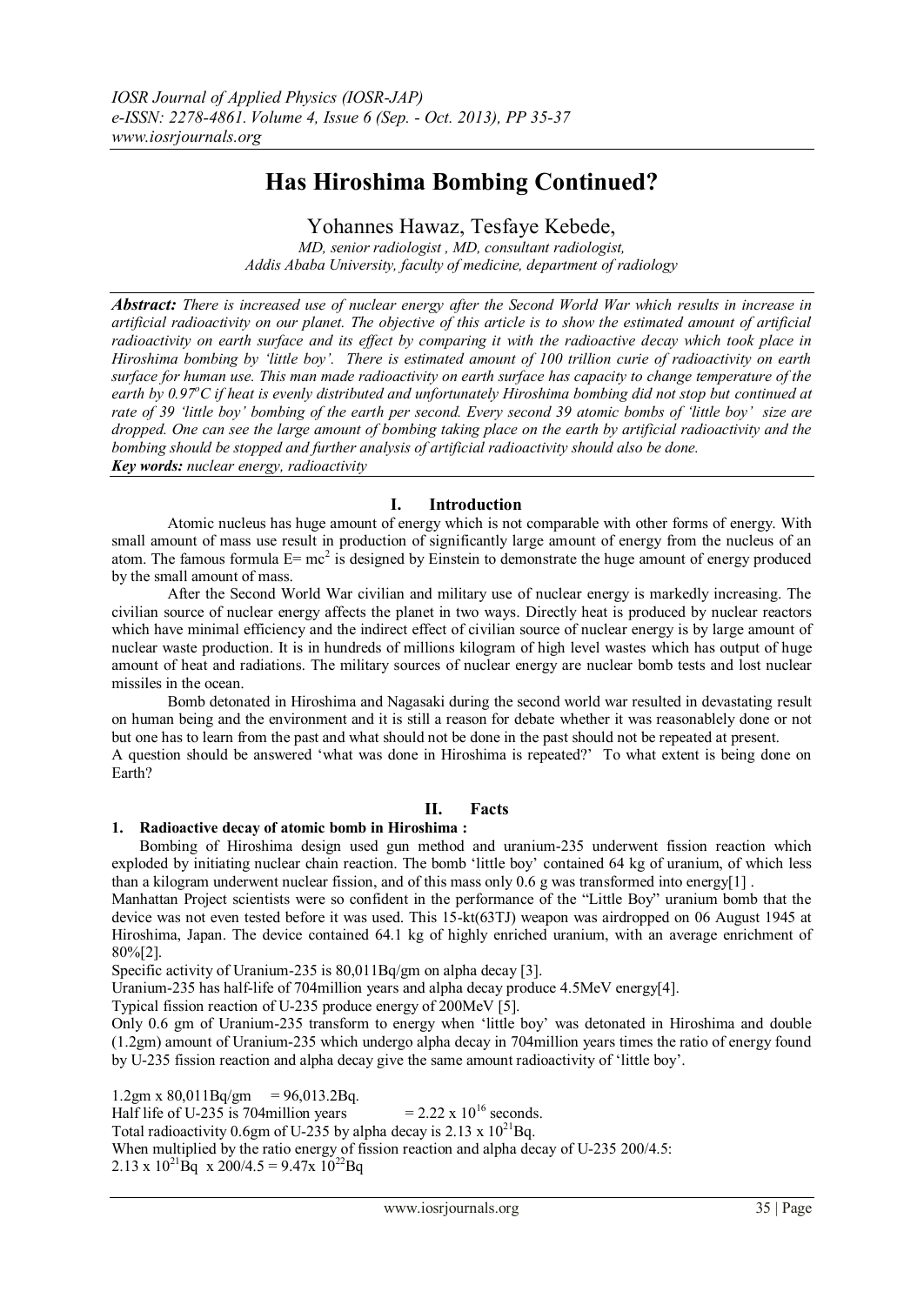Fission reaction of 0.6gm uranium made radioactivity of 'little boy'  $9.47x$   $10^{22}$ Bq. Same amount of U-235 in little boy undergoing fission reaction give same amount of energy given by 9.47x  $10^{22}$ Bq radioactivity.

#### **2. Radioactive decay of earthly artificial activity :**

According to Lorna Salzman the Hanford tanks, with about 71million galloons of neutralized highlevel liquid wastes have a dismal history. Over the thirty years of military activities, 450,000 galloons of highlevel waste have leaked into the soil and in some areas in to the ground water beneath the reservation which adjoins the Columbia River. The high-level wastes in the Hanford tanks contain up to 10,000 curies of radioactivity per gallon [6].

There is about 0.71trillion curie radioactivity in Hanford tanks which is about one trillion curie of activity in single place and may be there are more than 1000 places of high level radioactive waste disposal sites in our planet.

Estimates of the radiation released from Chernobyl incident range from 50 Million curies to 4.5 Billion curies of radiation. [7]:The World Health Organization (WHO) has estimated that the total radioactivity from Chernobyl was 200 times that of the combined releases from the atomic bombs dropped on Hiroshima  $\&$ Nagasaki[8]. The Chernobyl incident results in average 2.275billion curies of activity. Hanford tanks result in 312.1 times radioactivity every second when compared to Chernobyl incident and 62,420 times radioactivity take place in Hanford when compared from the atomic bombs dropped on Hiroshima & Nagasaki. It means 62,420 bombs which have size of atomic bombs dropped on Hiroshima & Nagasaki are dropped by Hanford tanks every second.

#### **Estimated amount of radioactivity on earth surface:**

1/ The Hanford incident and reckless storage of HLW in many countries [9] one can estimate up to:

65 trillion curie of radioactivity from radioactive wastes (minimum),

2/ In 2007, IAEA reported there were 439 nuclear power reactors in operation in the world,[10], operating in 31 countries[11]. There are also fleets and other machines which use atomic energy. Efficiency of nuclear reactor is low and most of the heat is released to the ocean. The activity of each reactor and capacity not stated but each reactor may have up to 57billion curie of activity:

25 trillion curie from power generating nuclear reactors,

3/ From single atomic bomb test less than 1% radionuclide is used and the rest is released to the earth surface in its pure form. How many tests done? Nobody knows.

10 trillion curie from nuclear bomb tests and lost nuclear missiles in the oceans.

If there is minimum 100 trillion curie of artificial radioactivity on earth surface:

100 trillion curie of activity =  $3.7x10^{24}$ Bq.

Total number of detonating "little boys" on earth surface are:

 $3.7x10^{24}$ Bq /  $9.4710^{22}$ Bq = 39.07 detonations every second.

Single detonation of little boy produced 63TJ of energy.

39.07 detonations produce energy of 2.46 x  $10^{15}$ J.

2.46 x  $10^{15}$ J = 2.46 x  $10^{15}$ Watt/sec.

Surface area of the earth =  $5.1x10^{14}$  meters quare [12].

If power is evenly distributed on earth surface 4.82 watt/ meter square reach from artificial radioactivity.

Solar irradiation to the earth is 164watt/ square meter [13] and it can maintain average atmospheric temperature 33°C more than it should be.

If average164watt/ square meter irradiation give  $33^{\circ}$ C[14] then 4.82 watt/square meter additional power supply to the earth surface increase atmospheric temperature by  $0.97^{\circ}$ C.

Man made radioactivity on earth surface has capacity to change temperature of the earth by  $0.97^{\circ}$ C if heat is evenly distributed. Unfortunately Hiroshima bo*mbing did not stop but continued at rate of 39 'little' boy*  bombing of the earth per second.

Further analysis of artificial radioactivity and its effect should be done as there is no any clear periodic report done by concerned body and bombing of the planet should also be stopped. Every body should also stand against atomic bombing of the planet.